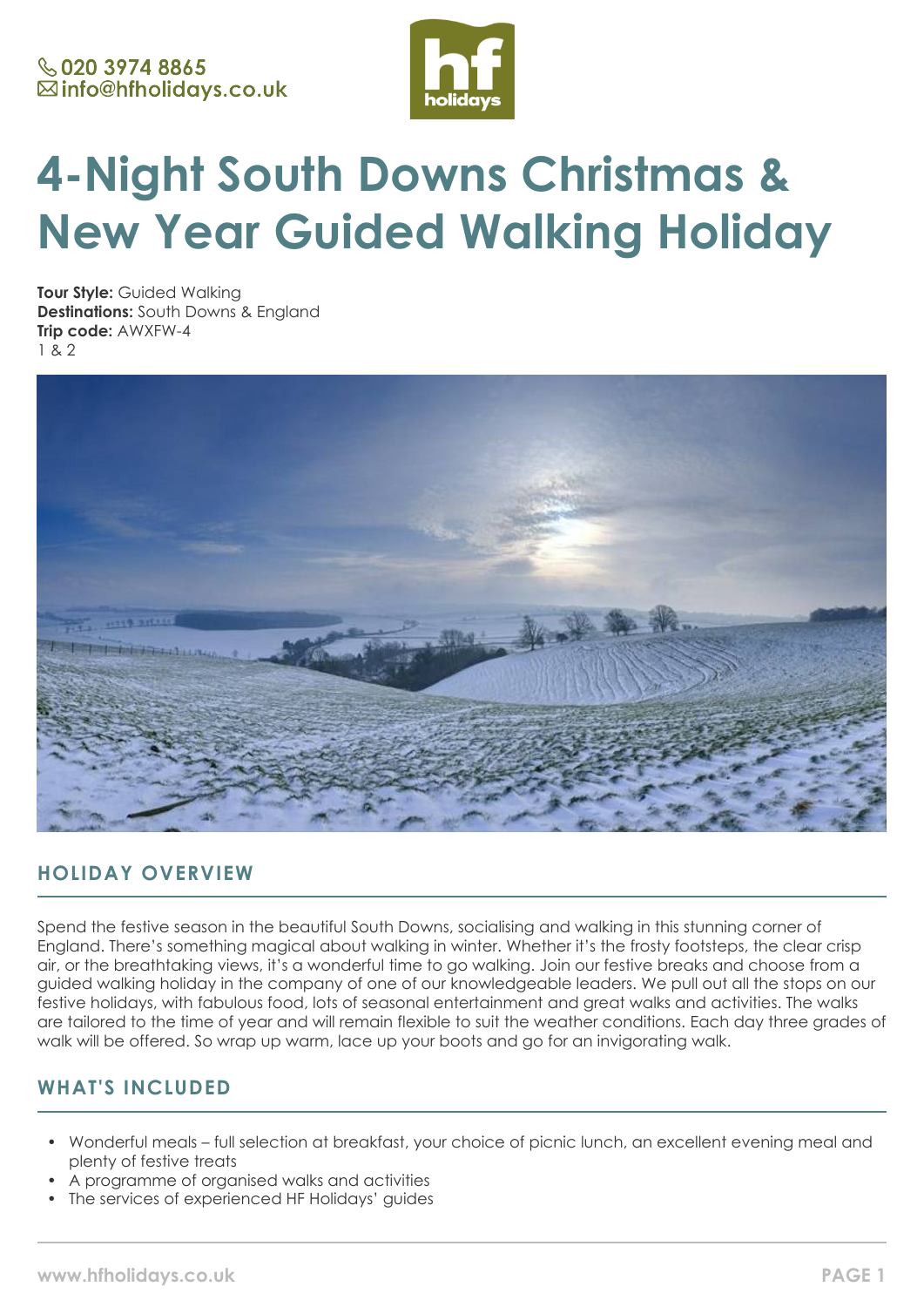- A packed programme of evening activities offering something festive for everyone, including some old HF favourites
- Any transport to and from the walks

# **HOLIDAYS HIGHLIGHTS**

- Plenty of exercise to walk off the festive excesses
- Admire panoramic sea and cliff views
- A choice of guided walks in spectacular winter scenery
- Let a local leader bring classic routes and offbeat areas to life
- Relax, soak up the party atmosphere, enjoy wonderful festive fare and leave all the organising to us
- Look out for wildlife, find secret corners and learn about the rich history
- A relaxed pace of discovery in a sociable group keen to get some fresh air in one of England's most beautiful walking areas
- Cosy Country House and a special festive cheer
- Evening activities keep the festive atmosphere going through the evening

# **TRIP SUITABILITY**

The walks are tailored to the time of year and will remain flexible to suit the weather conditions. Each day three grades of walk will be offered. Typically, easier walks are up to a maximum of 8 miles (12km), medium walks are up to a maximum of 10 miles (16km), while harder walks can be up to a maximum of 12 miles (19km).

### **ITINERARY**

### **Day 1: Christmas Arrival Day**

You're welcome to check in from 1pm onwards.

Enjoy a complimentary Afternoon Tea on arrival.

# **Day 2: Amberley And The South Downs**

**Option 1 - Amberley & Parham Park**

**Distance:** 6½ miles (10.5km)

**Total ascent:** 450 feet (140m)

**In Summary:** Walk through the fields at the foot of the Downs from the picturesque village of Amberley back to Abingworth Hall, passing through the grounds of Parham House.

**Highlight:** Parham House is a fine Elizabethan residence, surrounded by an extensive deer park.

**Option 2 - Amberley & The South Downs**

**Distance:** 9 miles (14.5km)

**Total ascent:** 850 feet (260m)

**In Summary:** Walk from Amberley beside the River Arun, then follow the South Downs Way atop the Downs as far as Kithurst Hill. From here we descend through the fields to Abingworth Hall.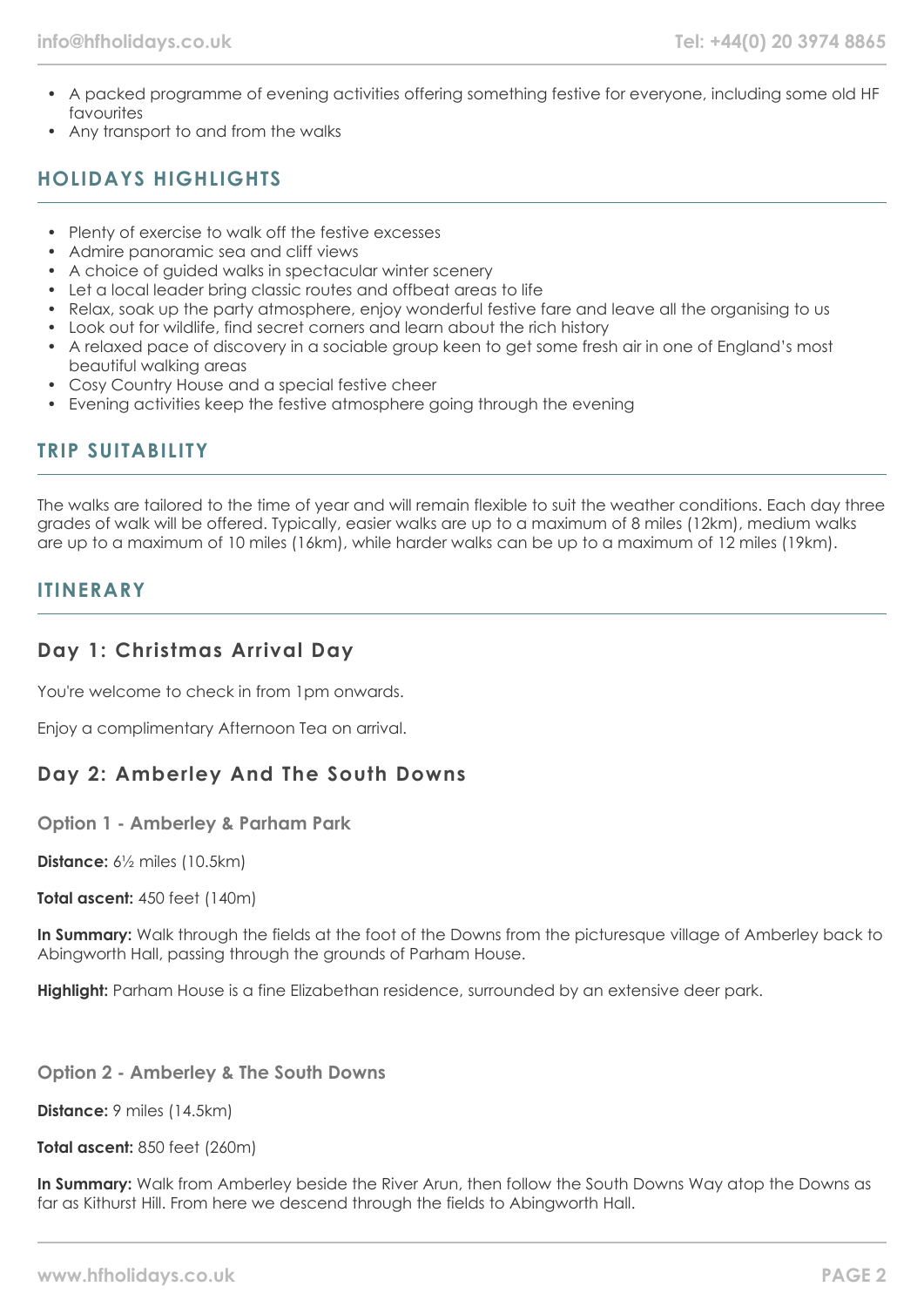**Highlight:** Soak up the views from Rackham Hill where the panorama stretches north over the hills and woodland of the Weald, and south towards the English Channel.

**Option 3 - Amberley & The South Downs Way**

**Distance:** 12 miles (19km)

**Total ascent:** 1,150 feet (360m)

In Summary: Discover the peaceful River Arun then head along the top of the Downs following the South Downs Way as far as Barnsfarm Hill. Our route then turns north, crossing Washington Common, to return to Abingworth Hall.

**Highlight:** The chalk downlands are a rich habitat for wild flowers. Look out for rare orchids and Common Blue butterflies.

### **Day 3: Pulborough**

**Option 1 - Hurston Place & Nutbourne Common**

Distance: 6.5 miles (10.5km)

Ascent: 450 feet (140m)

In summary: We walk along the ridge to the west of the house to Hurston Place and then across West Sussex golf course to Nutbourne Common. We continue, eastwards, via West Chiltington to return to the house.

**Highlight:** Walking along the West Sussex Literary Trail.

**Option 2 - Pulborough Brooks, Nutbourne & West Chiltington**

Distance: 8½ miles (14km)

Ascent: 600 feet (180m)

In summary: We walk along the ridge to the west of the House and continue west to the RSPB reserve at Pulborough. We then head north, across Pulborough Brooks meadows, to Pulborough village. We continue east to the villages of Nutbourne and West Chiltington, to return to the house.

Highlight: The nature reserve at Pulborough Brooks is not to be missed.

**Option 3 - Pulborough And Nutbourne**

**Distance:** 11.5 miles (18km)

**Total ascent:** 850 feet (260m)

**In Summary:** This walk travels along the ridge to the west of the house and continue west to the RSPB reserve at Pulborough – and the opportunity for refreshments. We then head north, across Pulborough Brooks meadows, to Pulborough village. We continue north eventually to reach West Chiltington and return to the house.

**Highlight:** Stop to enjoy the RSPB reserve at Pulborough Brooks where sightings may include Sandpipers, Lapwing and Shoveler Ducks.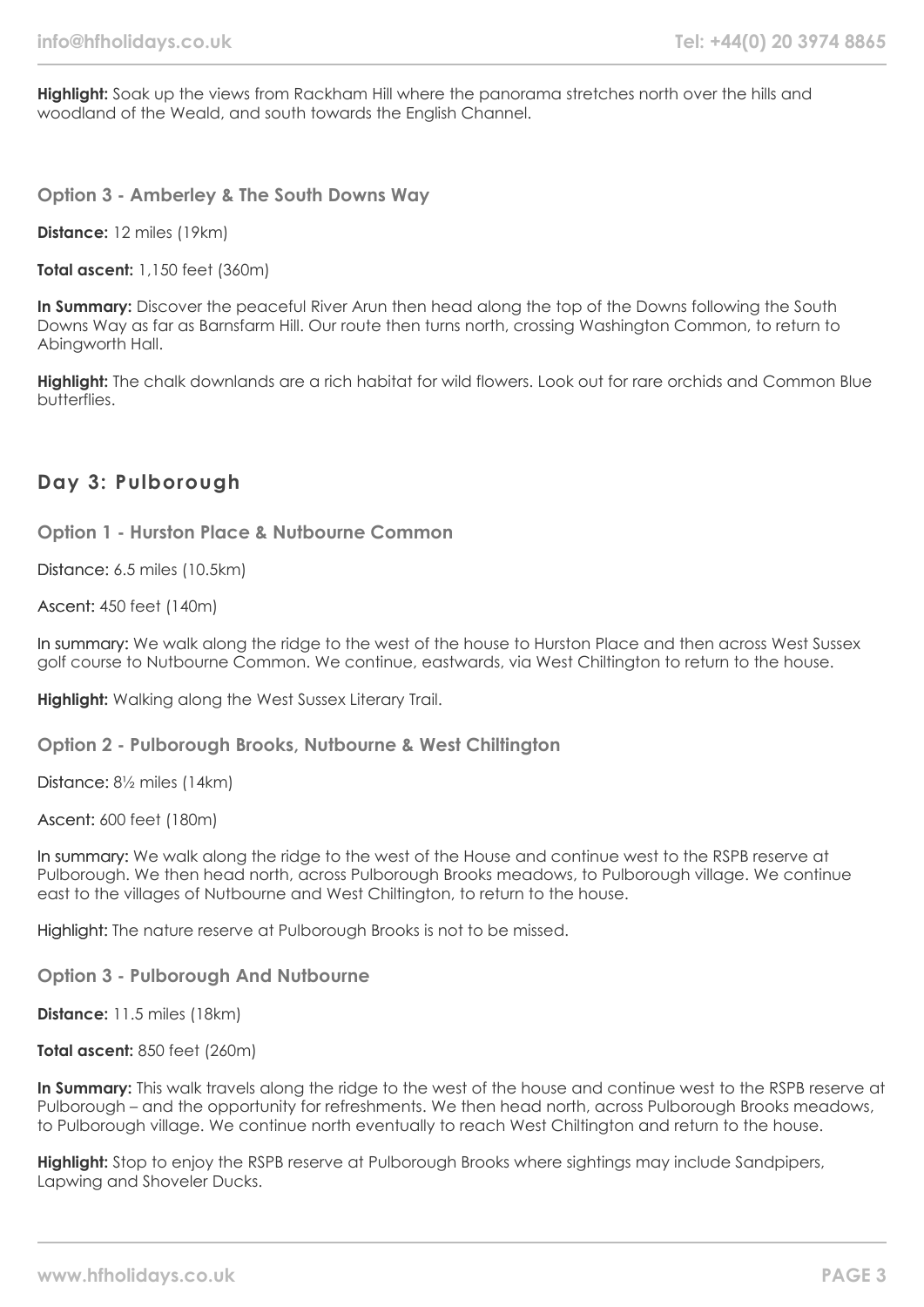# **Day 4: Thakeham & The Knepp Esate**

**Option 1 - Thakeham, Warminghurst & Ashington**

**Distance:** 6½ miles (10.5km)

**Total Ascent:** 400 feet (120m)

**In Summary:** We walk to the nearby village of Thakeham and then, via Warminghurst church, across fields to Ashington. We return via woodland to the House.

**Highlight:** The gentle stroll through the woodland at the end of the walk.

**Option 2 - The Knepp Estate**

**Distance:** 10½ miles (16.5km)

**Ascent:** 500 feet (140m)

**In summary:** Leaving the house, we make our way to the outskirts of the pretty village of Thakeham. We continue across open farmland and through woodland to reach the south western edge of the Knepp Estate. In 2001 the Knepp Estate started a re-wilding project to turn farmland back into a natural habitat. The area is now home to an astonishing variety of species including rare birds such as nightingales and turtle doves. It is also home to the UK's only wild population of white storks which come here to breed in the summer months.

While walking here you may see grazing animals including Tamworth pigs, longhorn cattle and three species of deer: roe, fallow and red. We have time to explore some of Knepp's walking trails before turning for home via Warminghurst village.

**Highlight:** Exploring the Knepp Estate where there is a pioneering re-wilding project in progress.

**Option 3 - Shipley & The Knepp Estate**

**Distance:** 13½ miles (22km)

**Ascent:** 600 feet (180m)

**In summary:** We leave the house and make our way to the outskirts of the pretty village of Thakeham. Continuing across open farmland and through woodland, we reach the south western edge of the Knepp Estate where a pioneering re-wildling project has been in progress since 2001. The estate is now home to a diverse range of species and is the only place in the UK where white storks nest and breed. Grazing animals you may see include Tamworth pigs, longhorn cattle and three species of deer - red, roe and fallow. We continue to the village of Shipley with its beautifully restored windmill and ancient church before exploring the eastern part of the Knepp Estate. We return to the house via Warminghurst village.

**Highlight:** Shipley - this historic village was first mentioned in the Domesday Book. It has a beautifully restored windmill.

# **Day 5: Departure Day**

Enjoy a leisurely breakfast before making your way home.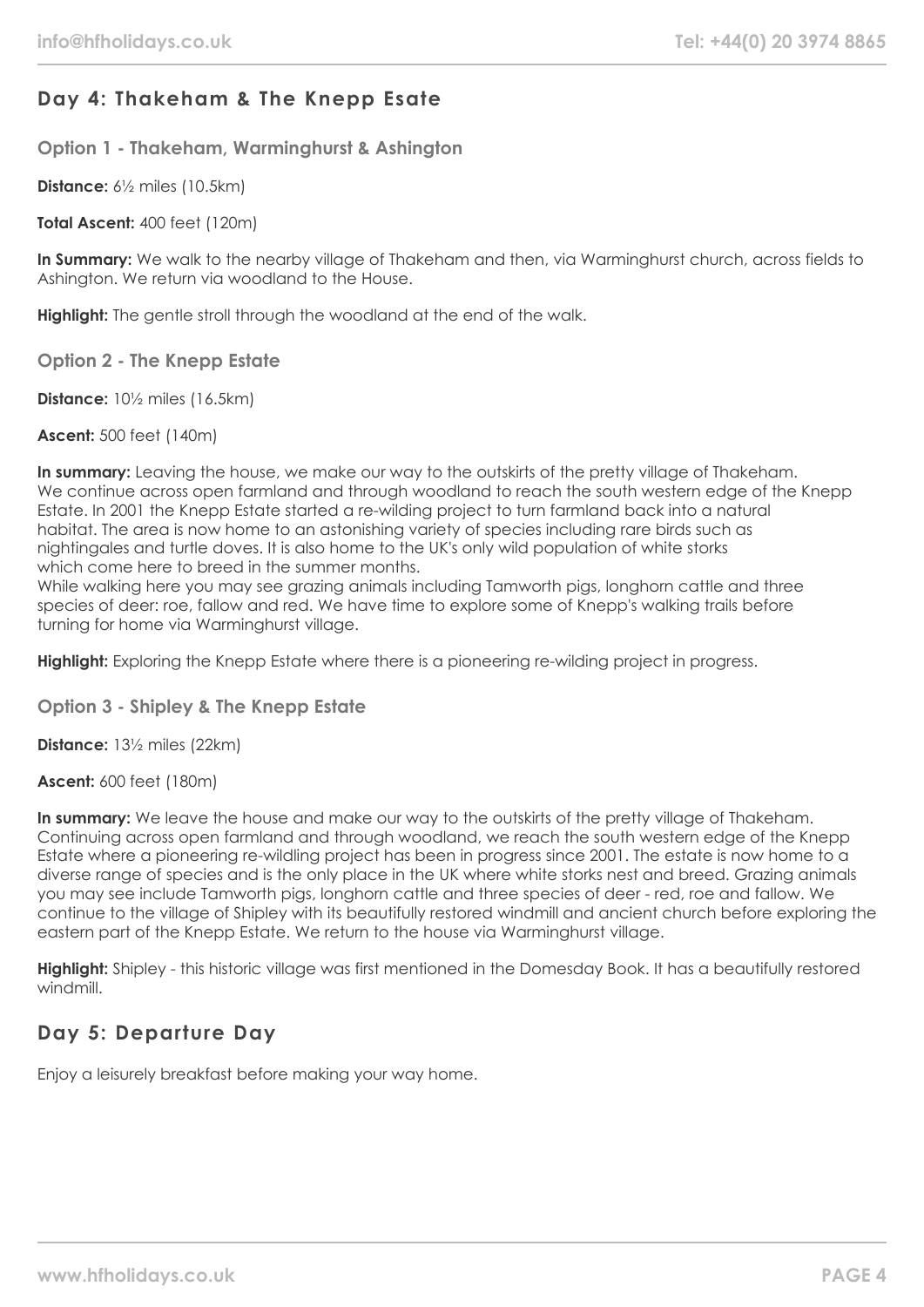# **ACCOMMODATION**

# **Abingworth Hall**

Tucked away in the village of Thakeham at the foot of the South Downs, Abingworth Hall has stood in one form another since the 13th century. Gutted by fire, it was rebuilt in 1910 in its current distinctive style. As well as 27 en-suite rooms the house has all the ingredients you need for the perfect country house stay: three comfortable lounges with squishy sofas to kick back in, the largest of which opens onto an attractive conservatory and bar in which to dally, great food and super-comfy rooms to retire to. You're spoilt for choice when it comes to walking here; go for a lazy amble around the wildlife rich chalk Downlands to discover a colourful tapestry of historic villages, thatched cottages, pastoral landscapes and vibrant market towns. Highlights of your stay might include the Seven Sisters, the Glorious Goodwood estate, the Devil's Dyke and Chanctonbury Ring, as well as Arundel and the National Trust property at Petworth. Take your pick.

# **Country House Accommodation**

### **Accommodation Info**

### **Need To Know**

We appreciate that COVID-19 continues to impact the nations. The English, Scottish and Welsh governments are not always in sync, so measures in our country houses may vary between the nations. We thank all quests for adhering to the measures we have introduced to keep our guests, leaders and team members safe.

You can see our latest FAQs and guarantees at <https://www.hfholidays.co.uk/coronavirus-travel-advice>

### **Ventilation, Physical Distancing Measures and Group Sizes around the Houses**

We will keep our public areas well ventilated; for your comfort you might want to pack an extra layer to keep you comfortable.

With the relaxation of physical distancing, we will be allowing larger groups to dine and relax in the bar together.

Hand sanitiser stations will be made available in frequently used public areas for guests and staff use. It is advisable to bring additional hand sanitiser for whilst you are out walking.

We always follow the latest regional government advice, but our one recommendation is don't forget your face mask! There is no requirement to wear a face covering in communal areas, but you may of course choose to. Some places throughout the UK may still require you to wear a mask even if the government legislation does not. With this in mind we suggest you bring a personal supply of face coverings for the duration of your stay.

### **Servicing Bedrooms:**

At this stage we are not reintroducing our daily room servicing. Extra tea, coffee, milk, towels and toiletries will be available on request from our team. Bins can be left outside your door for emptying.

### **COVID-19 Symptoms or Cases**

If a guest has symptoms of COVID-19 then they should inform the house team and immediately self-isolate to minimise any risk of transmission and make arrangements to request a COVID test. If a guest receives a positive test result, they should return home if they reasonably can. They should where possible use private transport but only drive themselves if they can do so safely. If a guest cannot reasonably return home, they should discuss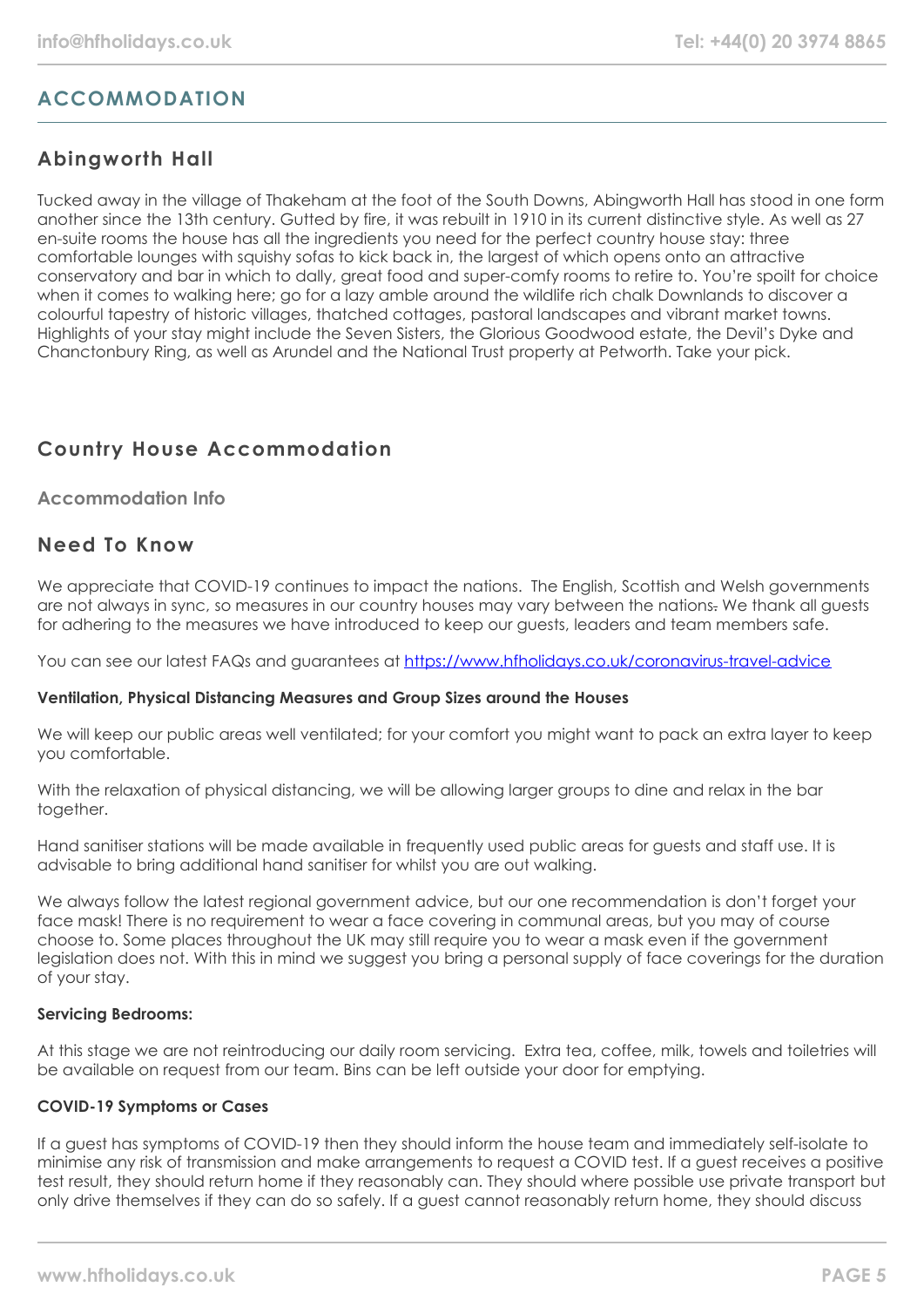their circumstances with the House Manager. Additional charges may be levied if a guest needs to self-isolate for longer than their planned holiday.

#### **What can you do to help keep everyone safe?**

- Wear a face mask/covering where required and please bring plenty of face coverings for the duration of your stay
- Carry/use hand sanitiser
- Wash your hands frequently with soap and water when possible
- Cover your mouth and nose with a tissue or your sleeve when you cough or sneeze
- Avoid passing round objects such as cameras & phones
- If you are displaying symptoms of Coronavirus, please do not travel to an HF Holidays House

### **Rooms**

#### Tea & coffee-making facilities, TV, Hairdryer, Toiletries, Wi-Fi

Stay in one of the Hall's smartly presented rooms, which make use of every nook-and-cranny in the interesting architecture of this characterful house. With 27 bedrooms, Abingworth Hall has plenty of space and there's a range of Classic and Premium Rooms to choose from. Clean and bright, with accent colours to offset the simple palette, the rooms are airy and light. Premium Rooms might have a feature wall or strong print wallpaper as well as pretty tiles in the ensuite bathroom.

All 'Classic' rooms are ensuite and furnished to a high standard. There are also several 'Premium' Rooms that are either larger or have a desirable view, a more luxurious mattress and larger television – upgrade your stay for just an extra £15-25 per person per night. You can choose a specific room for an extra £30 per room, subject to availability. Upgrade supplements still apply.

#### **Check in:**

Check in opens at **4pm** for all guests. Guests will be unable to access any of the Country House facilities, including leaving luggage before 4pm.

We are delighted to invite you to enjoy a complimentary Afternoon Tea on arrival. Relax and meet your fellow guests and leaders.

### **Check out:**

### Check out time: **10am**

Please note, you will need to settle your bill before departure and payment will only be possible by card. Gratuities and donations to the Pathway Fund can also be made by card.

### **Facilities**

Free Wi-Fi, boot room and drying room, extensive garden, outdoor swimming pool, multi-purpose activity room, three lounges, library and board games to borrow

After a day strolling on the South Downs, come back to the house and its specially tailored walkers' facilities. Relax in the large gardens and sit by the pretty pond, turn your hand to croquet or practice on the putting green. Ease through a couple of lengths of the heated outdoor pool if you've still got energy to burn. Hole up in the light-filled conservatory with pretty views of the gardens or retire to the Drawing Room with its woodpanelled walls, log burner, library of books to browse and comfy seats to sink in to; there's a telescope for you to scour the night sky too. In the evening, take your seat in the bar or join fellow guests in the large ballroom for the evening activity.

#### **Welcome Information**

A Welcome Information Pack providing details about the Country House and your holiday will be available in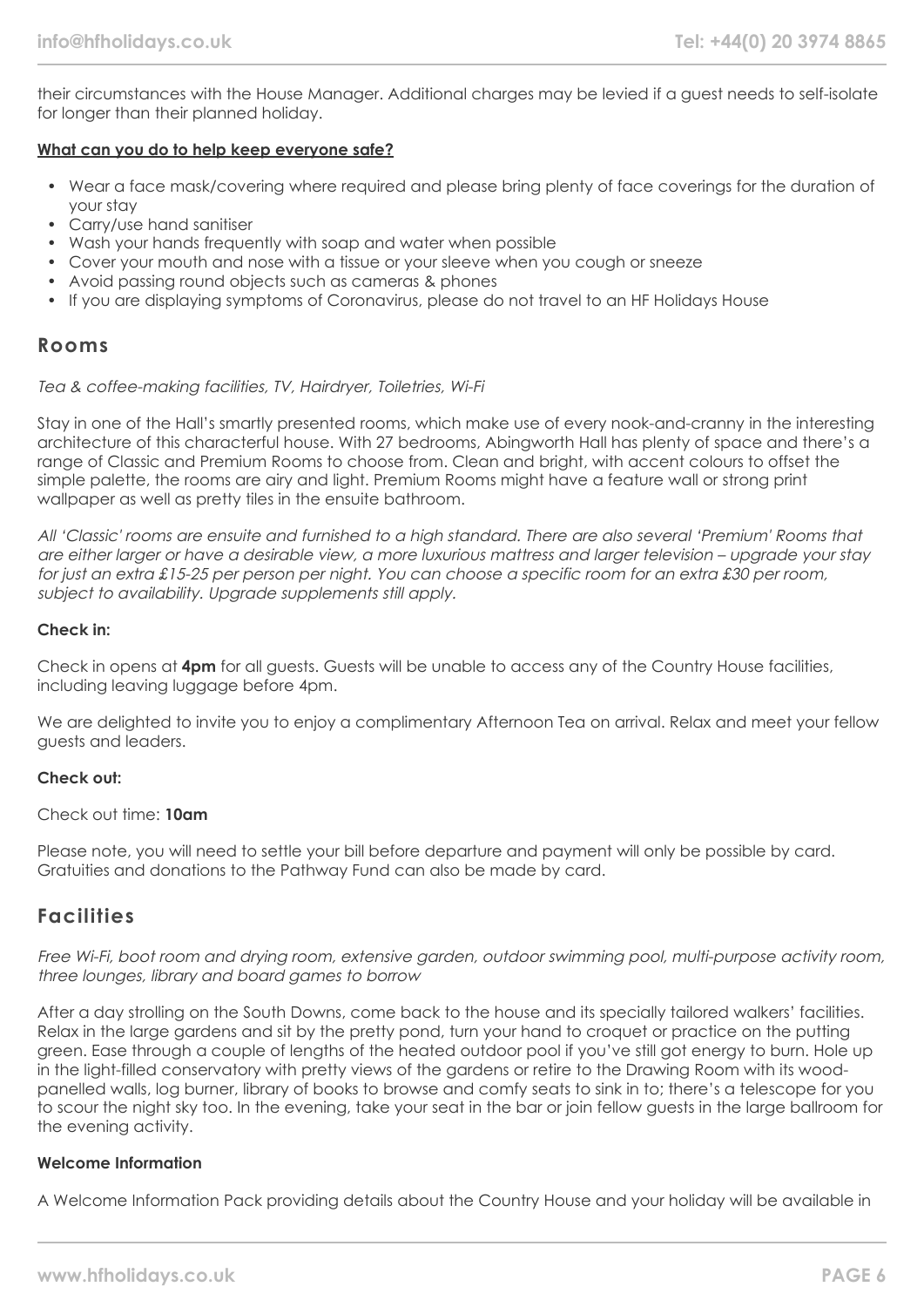each bedroom. This personal pack of information will detail what to expect during your stay in the house, the menu for the duration of your stay, dinner & picnic lunch order forms and the guest registration form for completion.

Our houses are locked at night-time and accessible with a door code which is available in the Welcome Pack. However, we also recommend making a note of the Duty Manager number on arrival, in case of an emergency or getting locked out.

### **Evenings**

Join our team after dinner on Wednesday evenings to see if you've got the knowledge to triumph in the HF Big Pub Quiz! There will also be another evening of entertainment at the beginning of the week which will vary depending on the house you are visiting.

If there are leaders resident, they will be available to chat to guests about self-guided walks. You can borrow walking route notes and maps from our Discovery Point.

#### **Walks Talks – Guided Walking Information Briefings**

Self-Guided guests are always welcome to join our Guided Walking briefings to hear about the local conditions.

Our leaders will deliver a Guided Walking Information Briefing on each arrival day before and after dinner followed by a group Walks Talk to let guests know about the following day's walks. Walks Talks are usually before and after dinner prior to each walking day. The information is repeated so you can join whichever time suits you.

If you are undecided which walk to do, our leaders will be available in the bar or lounge to answer any questions you might have. Our website contains up-to-date information about the walks for each holiday.

Before you leave for your walk your leader will run through a short safety briefing for the day.

Each day, the latest weather forecast will be displayed for all guests to check to ensure appropriate clothing is worn for the walks.

Please note, if you decide to do your own walks, or you are on a self-guided walking holiday, you must complete an Independent Walker Card each day. These can be found near the Discovery Point in the house.

# **Food & Drink**

As at all our country houses, holidays are full board, from afternoon tea served as a welcome treat through that evening's meal to a hearty breakfast on the day of departure. Food at Abingworth Hall is varied with a strong emphasis on the use of seasonal British produce. Our experienced chefs create each dish using only the freshest ingredients and, when in season, use home grown herbs and vegetables taken from our own gardens to give a true taste of the local area.

Along with many hospitality business across the UK we are presently experiencing disruption to our food and drink supply chain. Covid continues to limit the ability of suppliers to deliver and the war in Ukraine (along with several other global challenges) is impacting availability of many basic products. We are working hard to ensure that these challenges do not negatively impact your holiday but ask for your understanding should we need to make last minute changes to dishes or menus.

# **Accessibility**

For accessibility and assistance information, please contact our expert team on [020 3974 8865](tel:02039748865) or [view the](https://www.hfholidays.co.uk/images/Documents/accessibility_statements/Abingworth_-_accessibility_information_-_update_Feb_2021.pdf) [accessibility information online for Abingworth Hall](https://www.hfholidays.co.uk/images/Documents/accessibility_statements/Abingworth_-_accessibility_information_-_update_Feb_2021.pdf)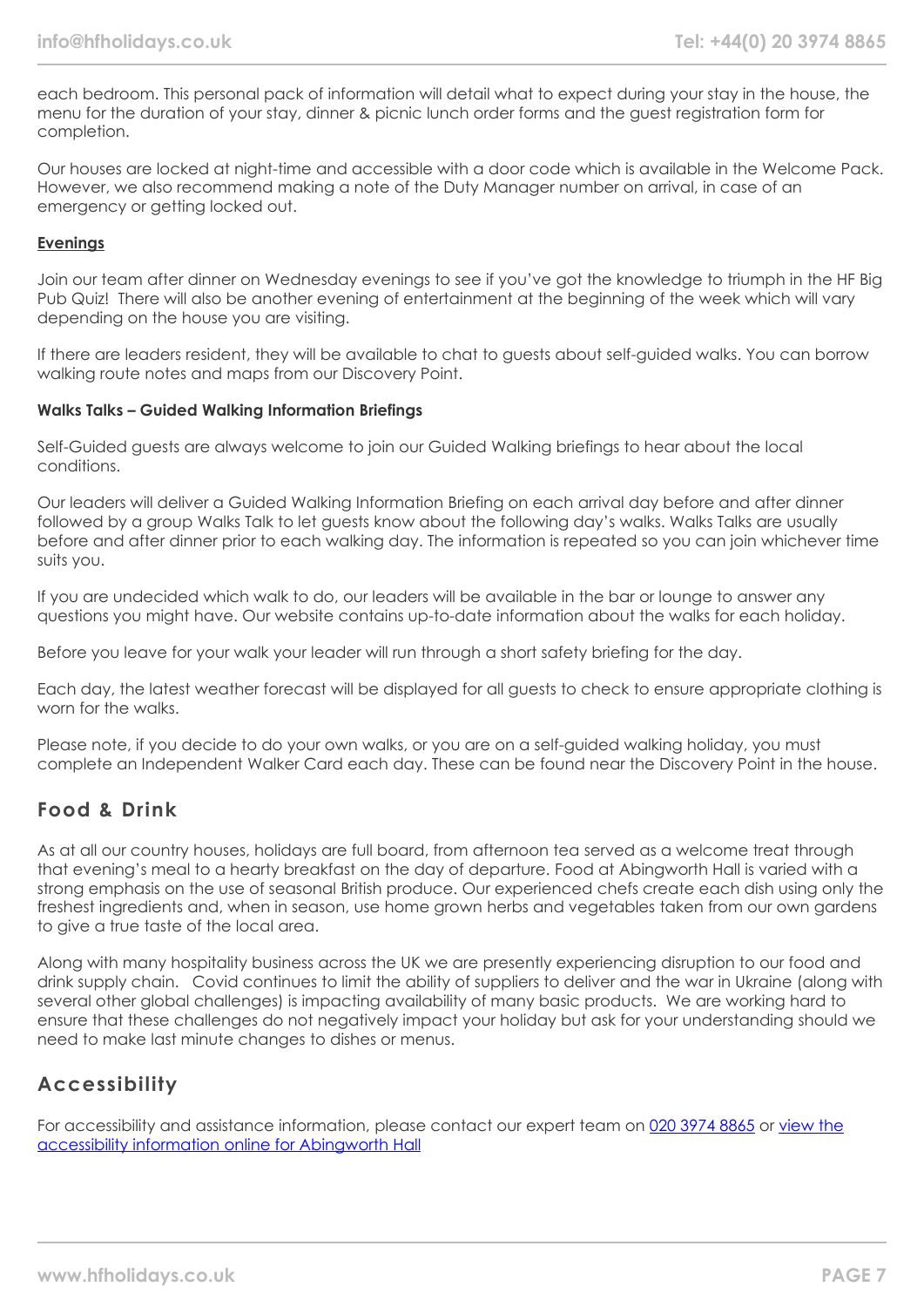# **TRAVEL DETAILS**

Our address is: Abingworth Hall, Storrington Road, Thakeham, West Sussex, RH20 3EF Tel: [01798 813636](tel:01798813636)

### **BY TRAIN:**

The nearest railway station to Abingworth Hall is Pulborough. Please note that Pulborough station has a short platform, check the departure boards for which carriage to sit in. For train times and route planning by train visit [www.nationalrail.co.uk](http://www.nationalrail.co.uk/) or phone [03457 48 49 50.](tel:01903745414)

### **BY TAXI:**

The 6-mile journey from Pulborough railway station takes approximately 15 minutes. Please try to avoid arriving at Pulborough station between 2.50pm and 3.20pm, as there may not be taxis available for your onward journey to Abingworth Hall due to school pick-ups. You can pre-book a taxi from our recommended taxi company, MJ Cars. The guide price for a 4-seat taxi is around £16 (2022 prices). 8-seat taxis are also available at a higher rate. Please pre-book your taxi at least 7 days in advance by contacting:

MJ Cars\* Tel: [+44 \(0\)1903 745414](tel:01903745414) Email: [mjcars@btconnect.com](mailto:mjcars@btconnect.com)

The return journey can be arranged on your behalf by the Abingworth Hall Manager. \*MJ Cars is not owned or managed by HF Holidays.

### **BY CAR:**

**From the M25** take either the A24 or the M23 and then the A264 towards Horsham. At the Great Daux roundabout go south on the A24 towards Worthing. Go straight over 2 roundabouts and then at the traffic light cross roads turn right onto the A272 signposted to Billingshurst and Petersfield. After 3 miles turn left onto the B2139 (The Selsey Arms on left). After 3.5 miles pass the turning for Thakeham on the left. After half a mile, Abingworth Hall is on the left, directly after the national speed limit signs.

**From the M27** continue onto the A27 and around Chichester. At Fontwell Park roundabout take the first exit to continue on the A27 and at the next roundabout take the first exit on to the A29. After approx. 4 miles, at a roundabout, take the 2nd exit on to the B2139 to Storrington. At the mini roundabout in Storrington, take the 2nd exit onto the A283. Continue through Storrington and take the first exit at the mini roundabout by the Anchor Inn on to the B2139 towards Thakeham. Take the 2nd exit at the next mini roundabout and then take the 1st exit at next mini roundabout (by Steyning Grammar School). Continue down this road until you see 30mph signs. Abingworth Hall is just before these signs, on the right. Look out for the end of the driveway between two high stone walls.

# **LOCAL AREA**

Abingworth Hall is situated amidst gentle rolling farmland at the foot of the South Downs. The nearest facilities are in the village of Storrington, about two miles away. Here you'll find a small supermarket, post office, newsagent, pubs and a bank.

During your stay at Abingworth Hall you may enjoy visiting the following places of interest: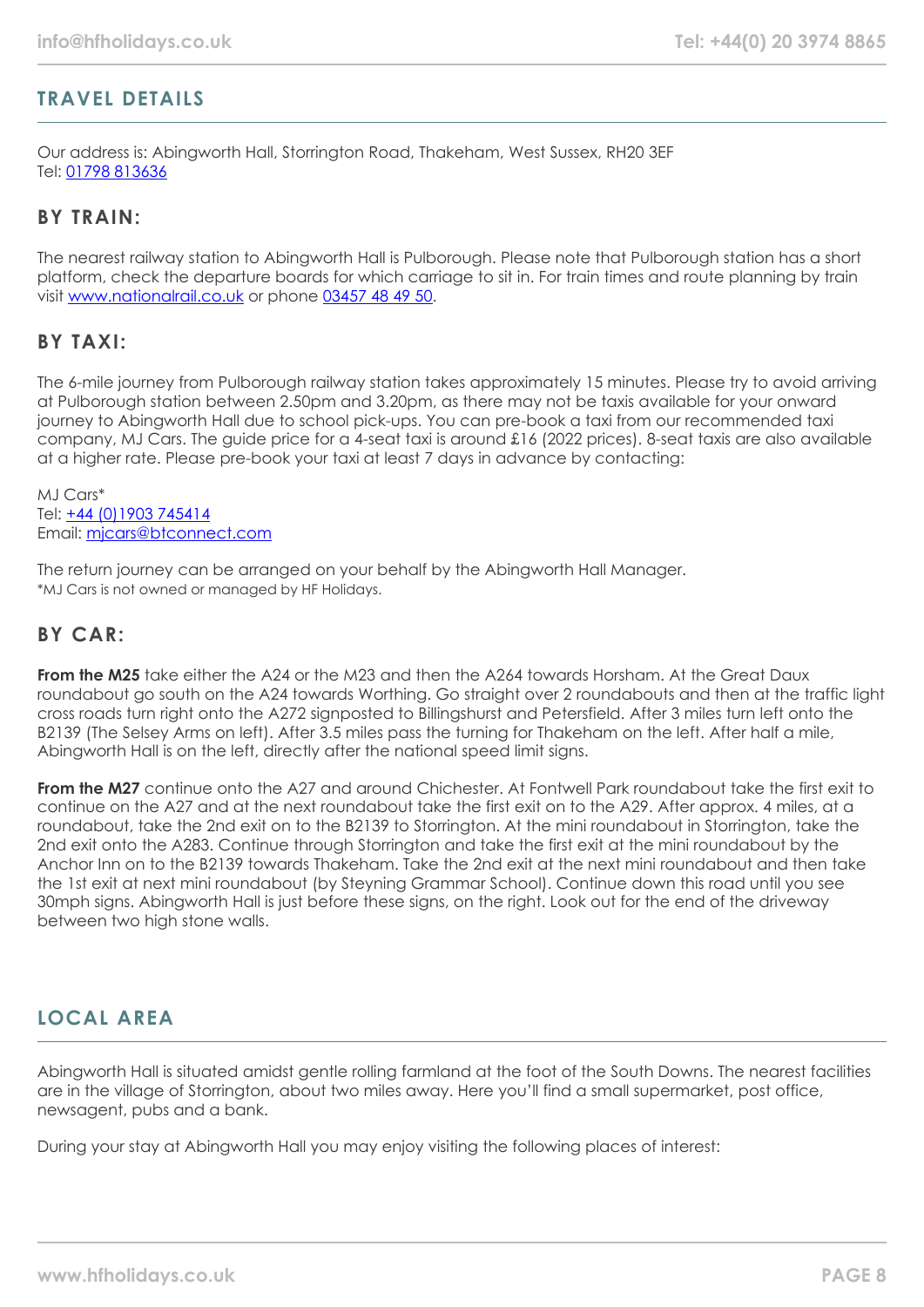# **Arundel**

The quaint town of Arundel, about 30 minutes' drive away, is dominated by its castle, the home of the Duke and Duchess of Norfolk. During your visit you may enjoy a walk in **[Arundel Castle's](https://www.arundelcastle.org/)** extensive grounds, or beside the tranquil river Arun.

# **Arundel Wetlands Centre**

This 60-acre nature reserve is run by the Wildfowl and Wetlands Trust and provides a protected habitat for a wide range of swans, geese, ducks and other wetland birds. A network of paths takes visitors to a number of viewing areas to enjoy watching the wildlife. [Arundel Wetlands Centre](https://www.wwt.org.uk/wetland-centres/arundel) is just outside Arundel town, about a 30-minute drive from Abingworth Hall.

# **Bignor Roman Villa**

[Bignor Roman Villa](https://www.bignorromanvilla.co.uk/) was discovered in 1811 by a man ploughing a field. This Roman home clearly belonged to a family of some consequence and features many fine mosaic floors of intricate design. It is located just outside Pulborough, about 10 miles from Abingworth Hall.

### **Pulborough Brooks Nature Reserve**

Just 4 miles from Abingworth Hall, [Pulborough Brooks](https://www.rspb.org.uk/reserves-and-events/reserves-a-z/pulborough-brooks/) is a large nature reserve in the Arun Valley managed by the RSPB. A network of nature trails take visitors into the reserve where there a range of habitats from ponds and ditches to woods and meadow. The site is an important place for over-wintering wildfowl and for nesting waders. The reserve can be reached either by road or on foot from Abingworth Hall.

# **Uppark House**

Completely restored after an extensive fire in 1989, this stately National Trust property has ornate rooms and lovely gardens with surrounding woodlands. [Uppark House and Garden](https://www.nationaltrust.org.uk/uppark-house-and-garden) is around 50 minutes' drive from Abingworth.

# **Brighton**

The cosmopolitan seaside city of Brighton is about 40 minutes' drive from Abingworth Hall and has an excellent range of specialist shops, entertainment, and its famous pier. You may also enjoy a visit to the [Royal Pavilion](https://brightonmuseums.org.uk/royalpavilion/), built in the early 19th century by George IV.

# **Amberley Working Museum**

Just 15 minutes' drive from Abingworth Hall, this large open-air museum tells the industrial story of the downs, complete with a steam railway, vintage buses and restored quarry machinery. [Amberley Museum](https://www.amberleymuseum.co.uk/) is just outside Amberley village which is also well worth a visit with its sleepy streets lined with thatched cottages and flower-filled gardens. The village is also home to a small [pottery.](http://www.amberleypottery.co.uk/)

# **Parham House**

Just 10 to 15 minutes' drive away, Elizabethan [Parham House](https://www.parhaminsussex.co.uk/) is surrounded by an extensive deer park. Some of our guided walks go through the deer park.

# **Chichester**

The historic cathedral city of Chichester, about 45 minutes' drive away, has plenty of interest. Visit the impressive [Chichester Cathedral](https://www.chichestercathedral.org.uk/) and take a walk which follows the old city walls.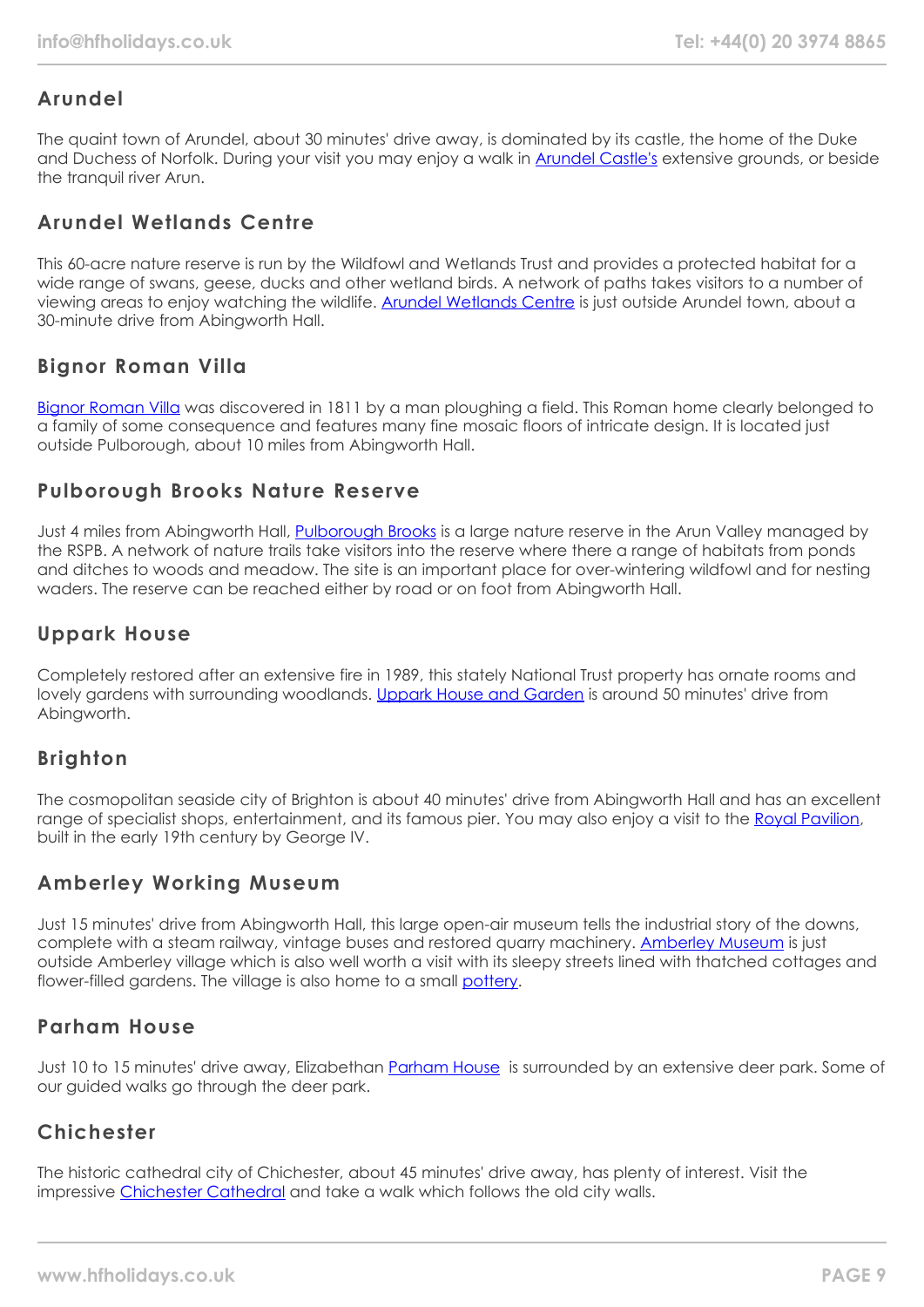# **Fishbourne Roman Palace**

Just a couple of miles outside Chichester lies [Fishbourne Roman Palace,](https://www.visitchichester.org/activity/fishbourne-roman-palace-and-gardens) the largest residential Roman building found in Britain. It was discovered in 1960; excavations revealed many superb mosaics.

# **Petworth House**

A large late 17th century mansion, now run by the National Trust with extensive grounds that were landscaped by 'Capability' Brown. The surrounding deer park is home to a large herd of fallow deer. [Petworth House](https://www.nationaltrust.org.uk/petworth-house-and-park) is around 30 minutes' drive from Abingworth.

### **Weald & Downland Living Museum**

Located on the Downs, near the village of Singleton, this excellent open-air museum contains many restored buildings that bring the history of Sussex to life. These include a working watermill and a re-creation of a typical downland village. The [Weald & Downland Living Museum](https://www.wealddown.co.uk/) is also home to the popular BBC TV programme 'The Repair Shop'. The museum is around 45 minutes' drive from Abingworth.

### **Bluebell Railway**

[The Bluebell Railway](https://www.bluebell-railway.com/brps/) is one of Britain's premier heritage steam railways with an impressive collection of 50 locomotives, representing the Southern Railway and its predecessors. The line runs through rolling countryside from Sheffield Park to East Grinstead, about 40 minutes' drive from Abingworth.

# **USEFUL HOLIDAY INFORMATION**

# **Essential Information**

"There's no such thing as bad weather, just the wrong type of clothing!" goes the adage. Come prepared for all eventualities and you'll walk in comfort as well as safety. Britain's famous for its changeable weather, so here's our advice on what to wear and bring.

### **Essentials**

- Walking boots providing ankle support and good grip.
- A waterproof jacket and over-trousers
- Gloves and a warm hat (it can be chilly at any time of the year)
- Rucksack
- Water bottle (at least 1 litre capacity)
- A small torch (everywhere in winter, year round in mountains)

### **Recommended**

- Several layers of clothing, which can be added or removed
- Specialist walking socks to avoid blisters.
- A first aid kit inc plasters– your leader's first aid kit doesn't contain any medication
- Sit mat (insulated pad to sit on when you stop for a break)

### **You Might Also Want**

- Walking poles, particularly useful for descents.
- Insect repellent
- Flask for hot drinks
- Rigid lunch box
- Gaiters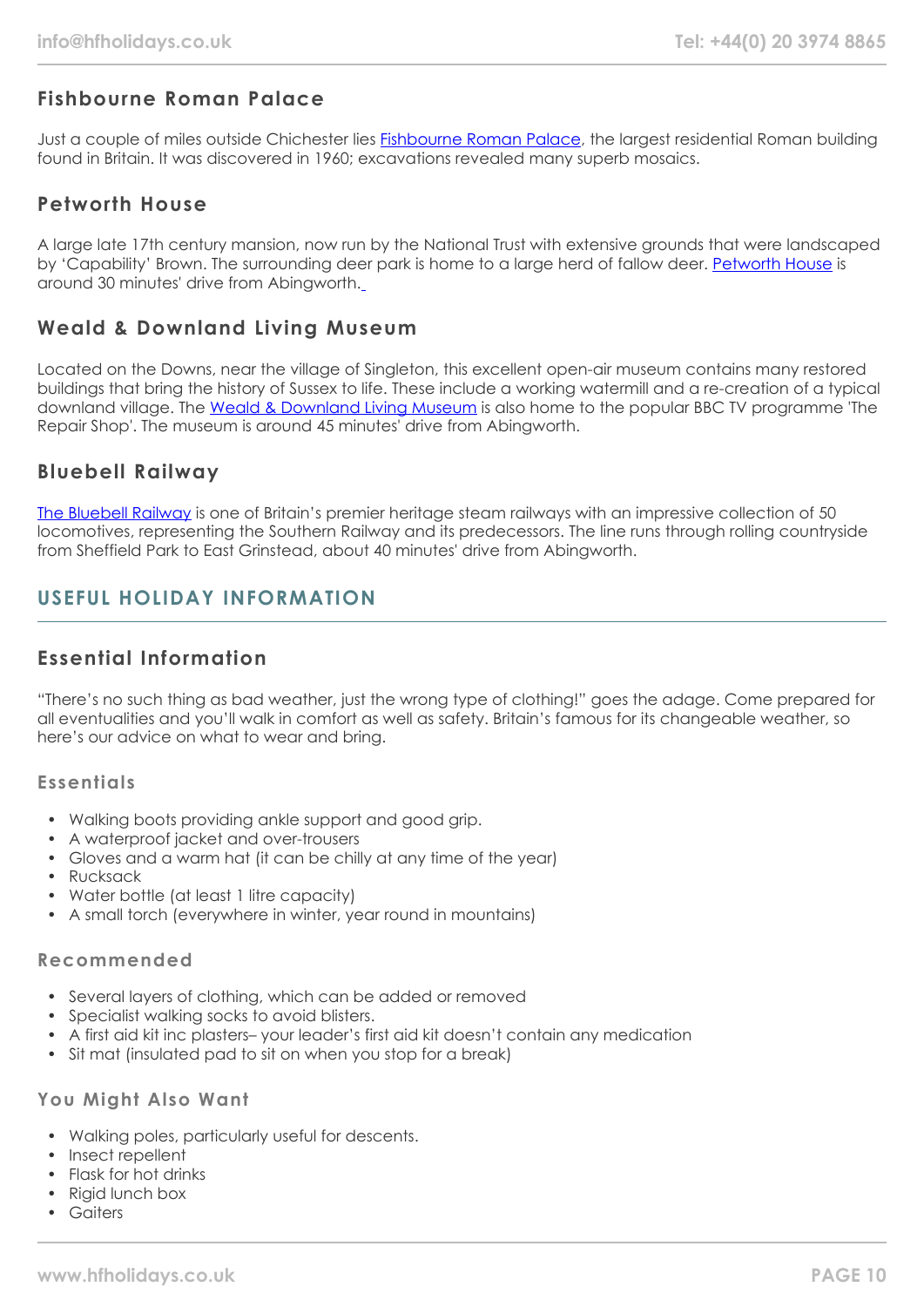- Blister kit (eg Compeed) just in case
- Waterproof rucksack liner
- Sun hat and sunscreen (we may just get lucky and have some festive sunshine!)

#### **Denim jeans and waterproof capes are not suitable on any walks.**

# **Safety On Your Holiday**

Walks may be changed for safety reasons and are subject to a maximum and minimum number of guests.

Leaders always consider the safety of the group as a whole, and may need to alter or curtail the walk if the conditions dictate. Your leader may refuse to accept a guest while clothing, equipment or behaviour is unsuitable. In the event of a problem all leaders carry a mobile phone, first aid kit, group shelter, spare maps and a compass.

**Please note:** If you choose to leave the group your leader is no longer responsible for you.

If you have a particular health condition or disability please put this on your guest registration form. This information will be confidential to your leaders and the house manager, but leaders do need to take account of any issues when planning walks. Please carry a copy of these trip notes with you, or note down the contact phone number for your accommodation (details in the travel section) should you need them in case of emergency.

# **HOW TO BOOK**

When you're ready to book, you can choose to **book online** or book **over the phone**. Our website offers secure online booking for our holidays, is available 24/7, and offers more in-depth information about all our holidays. If you prefer to call us, our experienced and knowledgeable team are available to answer any specific questions you have and can offer guidance as to which holiday is best suited to your needs.

Our office is open: Monday to Friday: 9am – 5.30pm, Saturday: 9am – 1pm, Sunday & Bank Holiday Monday: closed

### **PAYING YOUR DEPOSIT**

To secure the holiday of your choice, you will need to pay a deposit: UK & European Holidays: £150 per person and Worldwide Holidays: £250 per person. You can pay your deposit by debit or credit card with no additional card fees charged or make an online BACS payment directly into HF's bank account, please see details under BACS payments. You can also pay your deposit by cheque within seven days of booking. Cheques should be made payable to 'HF Holidays Ltd' with your booking reference / Order ID on the back.

#### **NON-MEMBER FEE**

Non-members can join our holidays by paying a Non-Member's fee of £30 per person per holiday. Alternatively, full membership is available from £100 – visit hfholidays.co.uk/membership for details.

#### **BACS PAYMENTS**

Please quote your booking reference / Order ID when you make your payment online: Bank Name: National Westminster Bank, Account Name: HF Holidays Limited, Account Number: 48904805, Sort Code: 60-00-01, IBAN: GB90NWBK60000148904805

Once we have received your booking and deposit, we will send a confirmation invoice to the lead name. Please check this carefully. For bookings 'with flights' it is essential that the names on your booking confirmation invoice match those on your passport for bookings overseas. Please advise us immediately of any errors. Any name changes after the balance of your holiday has been paid will be subject to a fee levied by the airline.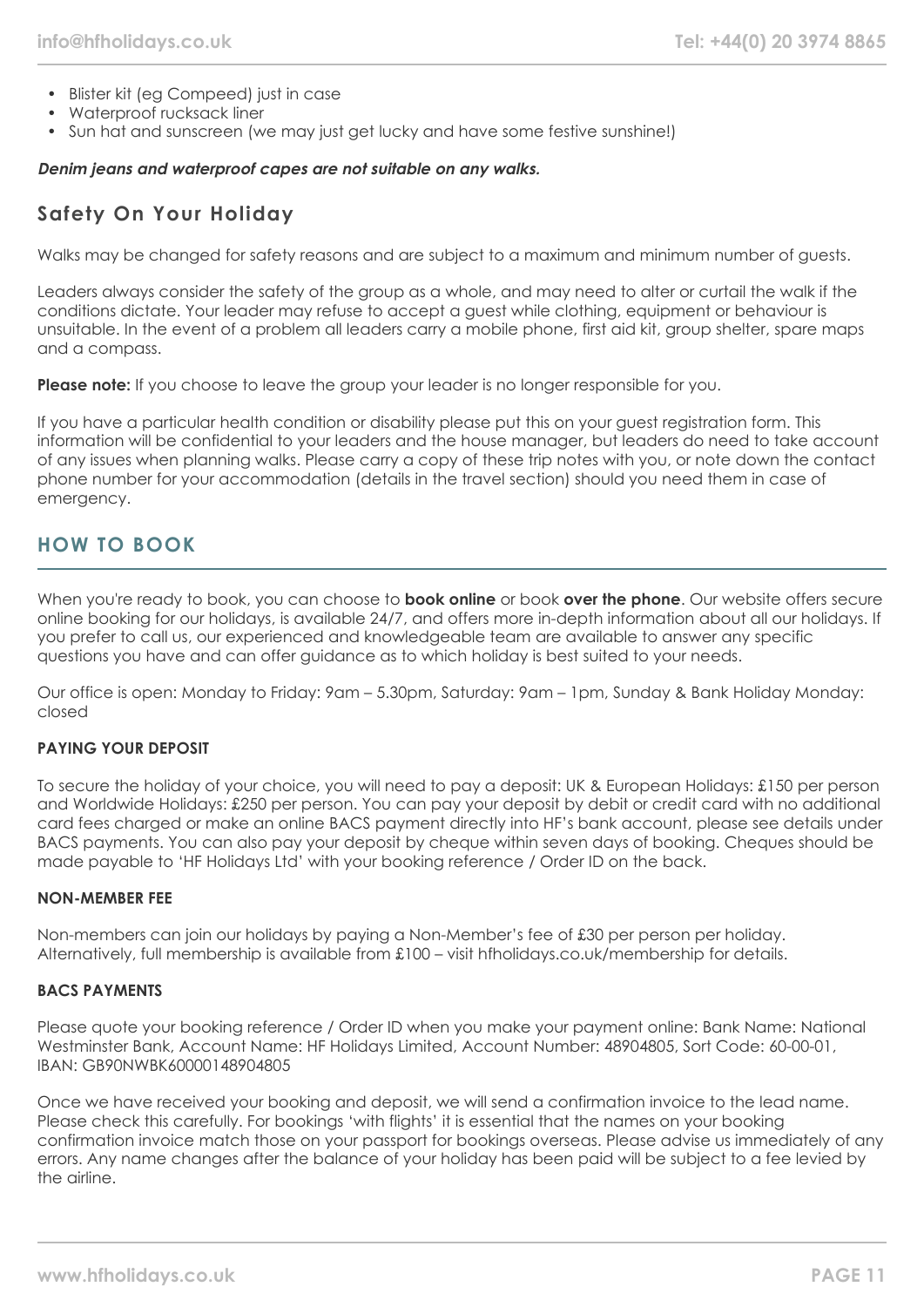### **MANAGE MY BOOKINGS**

Payments can also be made through the [Manage My Booking](https://www.hfholidays.co.uk/about-us/bookings/my-booking) function on our website. Click on the link at the top of our homepage. This is available to all customers who provide an email address at the time of booking.

#### **YOUR FINAL BALANCE**

Your final balance payment is due 6 weeks before departure if you are staying in an HF Holidays UK country house, 8 weeks before departure if you are travelling on one of our holidays in Europe and 10 weeks before departure if you are on a Guided Trail staying in one of our partner hotels or are travelling on a Worldwide holiday. As with paying your deposit, you can pay your final balance by debit or credit card, make an online BACS payment directly into HF's bank account or pay by cheque.

#### **TRAVEL INSURANCE**

Travel insurance is an important part of any booking and essential for one of our holidays. HF Holidays works with specialist. Insurance Brokers Campbell Irvine Direct. For more information or to obtain a quote call them on [01702 427 236](tel:01702427236) or visit [hfholidays.co.uk/insurance](https://www.hfholidays.co.uk/about-us/bookings/insurance)

#### **PEACE OF MIND**

#### **ATOL:**

The air holidays and flights in this brochure are ATOL-protected, since we hold an Air Travel Organiser's Licence granted by the Civil Aviation Authority. Our ATOL number is ATOL 710. In the unlikely event of our insolvency, the CAA will ensure that you are not stranded abroad and will arrange to refund any money you have paid us for advance bookings. For further information visit the ATOL website [atol.org.uk](https://www.atol.org/)

#### **MEMBER OF ABTOT:**

HF Holidays is a member of ABTOT (The Association of Bonded Travel Organisers Trust Limited) which provides financial protection under the Package Travel, Package Holidays and Package Tours Regulations 1992 for HF Holidays Ltd and in the event of their insolvency, protection is provided for the following: 1. non-flight packages commencing in and returning to the UK; 2. non-flight packages commencing and returning to a country other than the UK; 3. flight inclusive packages that commence outside of the UK and Republic of Ireland, which are sold to customers outside of the UK and Republic of Ireland. 1, 2 and 3 provides for a refund in the event you have not yet travelled. 1 and 3 provides for repatriation. Please note that bookings made outside the UK and Republic of Ireland are only protected by ABTOT when purchased directly with HF Holidays Ltd.

#### **TRIP NOTE VALIDITY**

These Trip Notes are valid based on the date printed at the bottom of the page. They will occasionally be updated post booking and pre-departure. We will send you the latest trip notes prior to departure through a link in your pre departure documents or we can send you a copy in the post if preferred.

In booking this trip you should be confident in your ability to participate in all activities described in these Trip Notes. If you have any doubt about your suitability you should call HF Holidays and ask to speak to one of the team about this itinerary.

The information in these Trip Notes is given in good faith. Where differences exist between the Trip Notes and our current brochure, the Trip Notes supersede the brochure. All holidays can be subject to unexpected changes; so please be prepared to be flexible where necessary. At times, it may not be possible to follow the itinerary as planned due to weather conditions, political, physical or other factors. In these circumstances we will make the best possible alternative arrangements to maintain the integrity of the original itinerary.

### **PRICE GUARANTEE**

We promise that our earliest published prices will always be the best and if we reduce our holiday price after your booking has been confirmed, we will pass this reduction on to you. Our price promise applies if any